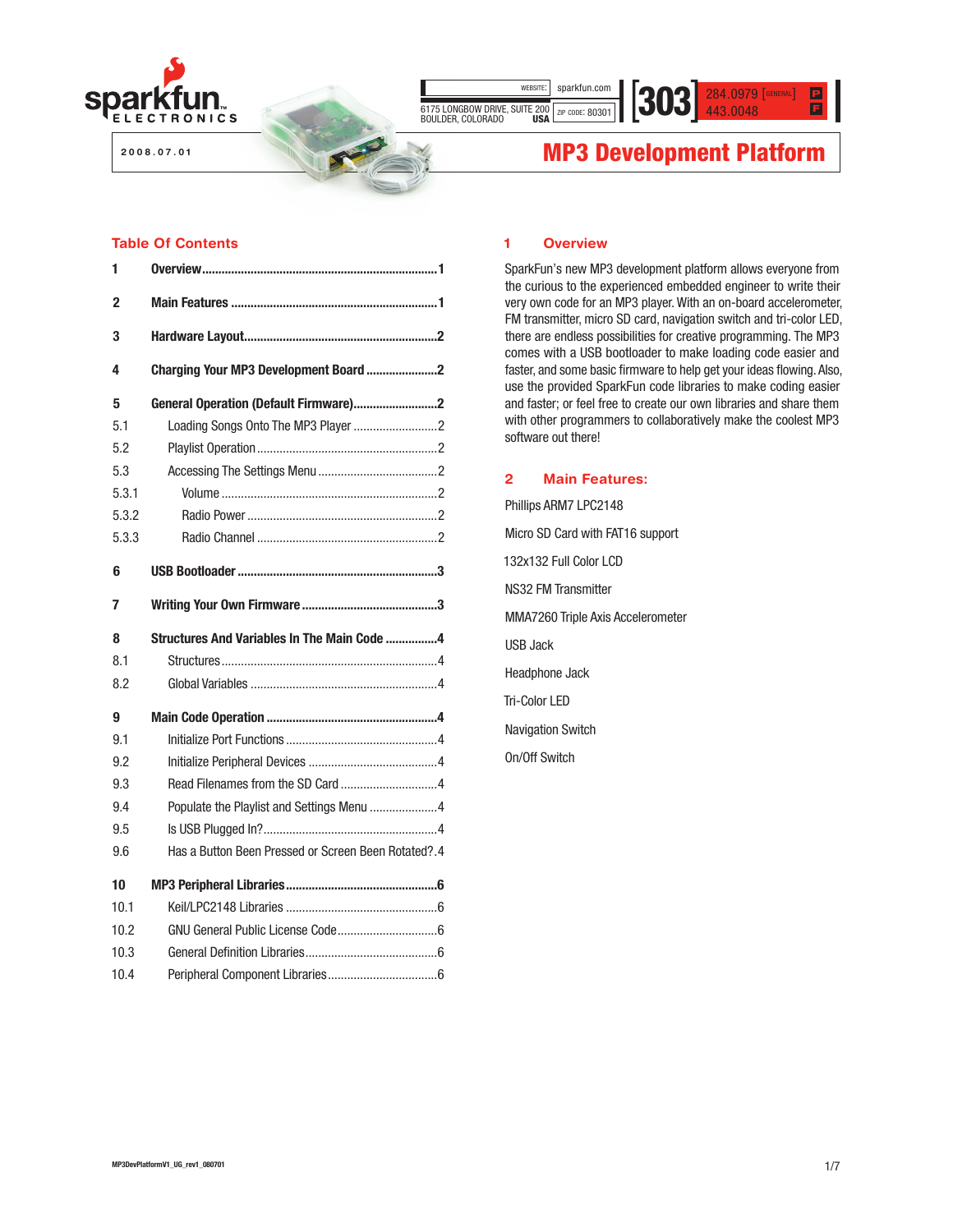#### 3 Hardware Layout



There are several key components worth discussing pertaining to the hardware layout. There is a programming header, along with a debug header; neither of which come populated on the board. Rather than using the programming header, the user should load new code to the SD card through the on-board USB port.

The accelerometer is oriented such that the x-axis will be along the horizontal plane of the board, the y-axis is on the vertical plane of the board, and the z-axis goes "through" the board.

The FM transmitter has an embedded antenna located behind the LCD screen. This should provide ample range; however if a greater range is desired an external antenna may be used by simply adding a wire to the through-hole header located directly above the transmitter chip.

The FM transmitter will only transmit audio while there are no headphones connected to the audio jack. This is because the audio data going to the FM transmitter must be specially filtered, and the filter is disabled when headphones are plugged into the board.

While it is recommended that the user writes firmware to put the device into sleep mode to conserve power, there is also a power switch located next to the battery connector which will completely shut down power to the board.

# 4 Charging Your MP3 Development Board

The MP3 player can be charged at any time by plugging in a USB cable. It is recommended to plug the USB cable into a powered port on a PC; if the cable is plugged into a non-powered USB Hub, the charge current will be much lower resulting in a longer charge time. The typical charge time for a fully depleted battery will be around 4.5 hours.

When the USB cable is plugged in, a red LED will be illuminated near the On/Off switch. This LED will start to blink if there is an error during the charge process. If this behavior is observed, the USB cable should be immediately unplugged and the battery should be checked for any faulty conditions (i.e. shorted or stripped wires, bad terminals, etc...). The red LED should turn off after a full charge; however it may take longer than the 4.5 hour charge time for the LED to turn off.

### 5 General Operation (Default Firmware)

The default firmware that comes loaded on the MP3 Development Board serves to give the user a basic platform from which to create better, more creative and user friendly interfaces. The code should give the user an idea about how to use each of the components on the board, as well as provide low-level functionality such as viewing a play-list, selecting and playing songs, using the accelerometer to change screens, enabling and using the FM transmitter, and using the tri-color LED.

#### 5.1 Loading songs onto the MP3 Player

To load songs onto your MP3 player simply connect a USB cable (with a microUSB connector on one side) from your computer to the USB jack on the MP3 player. As long as the MP3 player is powered on, the PC will recognize a removable drive and open up a window that contains the files currently located on the SD card. (USB mass storage will work on any operating system, including Windows, Mac OS X and most distributions of Linux.) With this window open, you are able to simply drag and drop your MP3 files onto the SD card. NOTE: You will be able to drag and drop any kind of file onto the SD card, not just MP3 files. If you load files that are not MP3 files onto the player, these file names will show up on the playlist during normal operation. If you try to "play" these files as MP3's, you may encounter problems with the operation of the player.

After you've loaded the MP3 files onto the SD card, simply unplug the USB cable from the MP3 player. After a moment, the SparkFun logo will be displayed on the screen and then the user will be presented with the playlist.

# 5.2 Playlist Operation

When the MP3 player first starts up, the playlist will be visible. The playlist will simply display the filenames of all the files presently on the SD card, regardless of if they are actually MP3 files or not. The display will show up to 15 songs at a time, along with the title of the current menu at the top of the screen. The black navigation switch on the bottom of the MP3 player can be used to navigate the list by moving the switch left and right. By pressing the button "in," you will start the current song, or stop the song if one is being played. When a song is finished playing the next song on the list will start playing; this will continue until the MP3 player plays the last song on the list.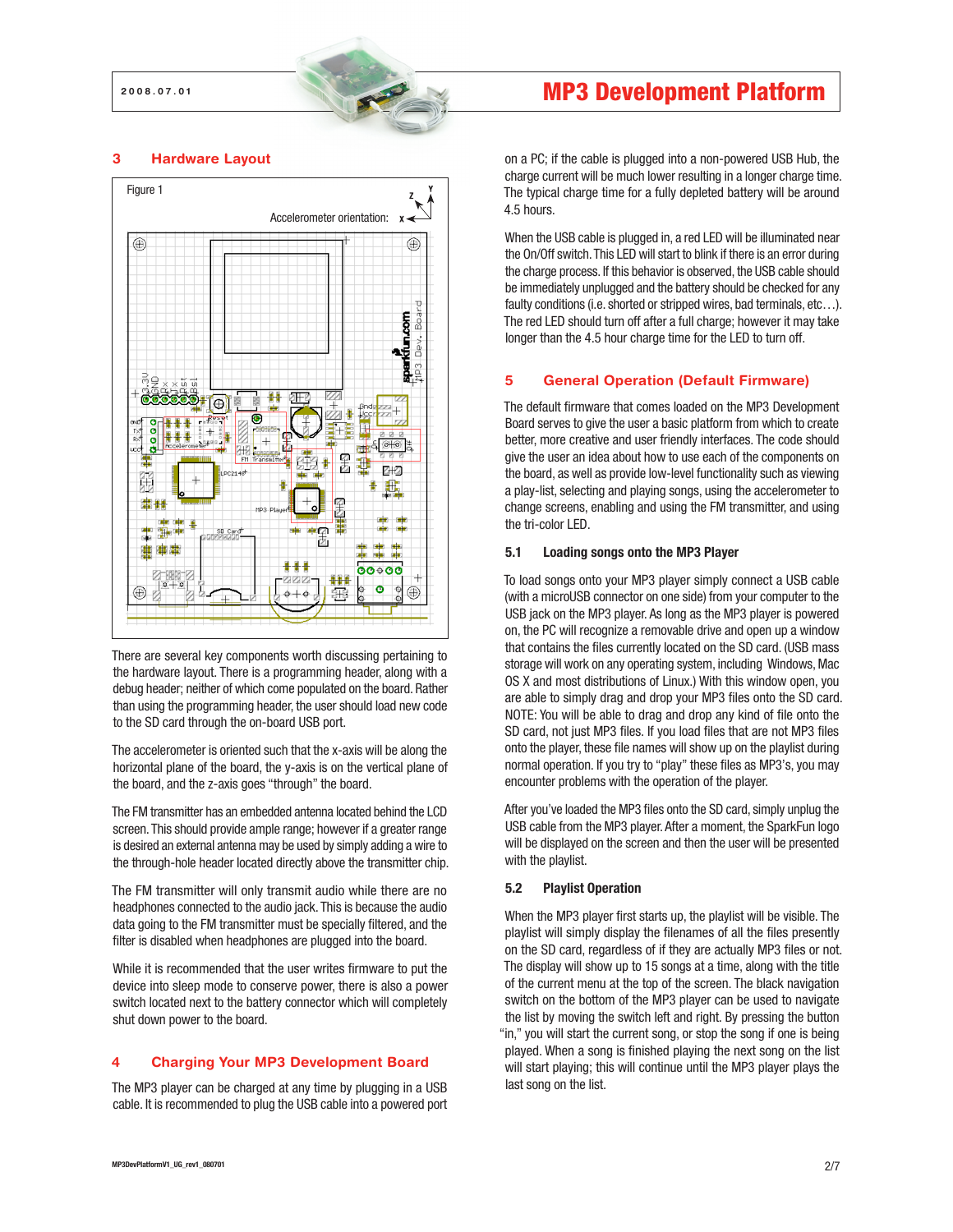WARNING: In order to obtain the list of files, the default firmware simply collects all of the characters of all of the filenames on the SD card and puts them into an array located in the RAM of the MP3 player. There is a chance that if there are too many files on the SD card, or that if the filenames simply have too many characters in them, the filename array will overrun the program memory and cause the MP3 player to crash before it even starts up. While we have yet to see this behavior, it is a known possibility. So, if you don't like it....you'll have to write your own code and fix it!!

#### 5.3 Accessing the Settings Menu

One of the many cool things about the MP3 development board is the presence of the triple axis accelerometer. Find some clever ways to use it for user input and navigation purposes! We decided to use it to allow the user to gain access to the settings menu. If you want to change the volume, turn on the FM transmitter, or change the channel the transmitter is tuned to then you'll need to access this menu. In order to see the menu, simply hold the MP3 player upright so the screen is oriented with playlist title at the top of the screen and then rotate the MP3 player counter-clockwise somewhat quickly. If done correctly, the playlist will disappear and the settings menu will take its place. Make sure to hold the MP3 player in the new orientation, or the settings menu will disappear and be replaced with the playlist again.

#### 5.3.1 Volume

To change the volume, press the middle button of the nav. switch while the Settings Menu is active and "VOLUME" is highlighted. Doing so will open the volume menu; in this menu the current volume setting will be displayed. To increase or decrease the volume, use the forward and back buttons on the nav. switch. Once the volume is at your desired level, press the middle button again to return to the settings menu.

#### 5.3.2 Radio Power

By selecting the "Radio Power" option on the settings menu, the corresponding menu will be opened. This menu allows the user to turn on and off the FM transmitter. Once turned on, the transmitter will begin transmitting on the FM channel selected in the Radio Channel option. However, because of hardware limitations music can only be transmitted as long as there are no headphones plugged in to the headphone jack.

#### 5.3.3 Radio Channel

The radio channel menu allows the user to select which FM radio channel the transmitter will broadcast on. A decimal point is not shown, but the last digit of the displayed number is the number that would typically fall behind the decimal point. For example, 973 is the same as 97.3. Once you've selected the appropriate radio channel, press the middle button on the nav. switch to return to the settings menu.

# 6 USB Bootloader

The USB Bootloader is a nifty little trick that SparkFun has started using on most of our ARM based projects. In case you are unfamiliar, a bootloader is what takes your code and programs it onto the microprocessor. There are several advantages to using the USB Bootloader. First of all, it means you don't have to have an ARM programmer to be able to load code onto your board; you don't need to access any special pin out either. Your code will be loaded by simply putting a firmware file onto the SD card; this is

done by plugging a miniUSB cable into the USB connector on the MP3 player and your PC. Once the USB cable is connected, and the MP3 player is powered ON, a removable drive will be available on your computer. You don't even have to take your board out of the enclosure to put new code on it! Once you copy your firmware file into the removable drive, the code will be placed onto the SD card. When you unplug the USB cable the bootloader will grab the new firmware file from the SD card and load the code onto the microprocessor. Presto! Your new code is up and (hopefully) running.

There are, however, several limitations to using the bootloader. Because the code for the bootloader takes up some of the memory of the ARM, the main code must be compiled and loaded in a manner that will not overwrite any of the bootloader code. This can be accomplished by changing the linker script file used in the makefile. In order to function correctly, the origin of the ROM should be set to 0x10000. The good news is, this is already done for you as long as you use the included Makefile and main memory block. ld file which can be found in the "Main" folder of the example code available online.

After using the included makefile to compile your project, a file named FW.SFE will be created. This is the file that needs to be loaded onto the SD card for your code to run. When the bootloader starts it will look for a file with this name on the SD card, if it is not there then no new code will be loaded. NOTE: If your linker file did not instruct the makefile to locate the code at 0x10000, then the new code will not run, regardless of whether or not it's named FW.MPDEV.

# 7 Writing Your Own Firmware

The point of owning one of SparkFun's MP3 Development boards is not to use it the way it's been given to you. Instead we hope that you will hack up our code, or even start from scratch to create your very own operating system for the player. In this section we'll go over how the main code works and give an in depth explanation on all of the functions of the included libraries (all of the code and libraries can be downloaded from the MP3 Development Board product page of the SparkFun website). By no means should you feel limited to the libraries we've given you; in fact we would encourage you to create your own. However, this should provide you with a good starting point for adding some cool stuff to your player.

# 8 Structures and Variables in the Main Code

#### 8.1 Structures

In this section I'll explain the variables to be used in the main MP3 code. First let's look at the available structures. The structures available to the main code are defined in the setup.h file (located in the Main directory). There are three structures: SongStruct, FileStruct and DisplayStruct. SongStruct will contain critical information about the currently selected song. The display name, the file name, the file handle, the file size, the file type will all be available from this struct. The songs buffered data will also get placed in this struct before being sent to the MP3 player. The display struct contains information about each menu. Most of the components of this struct are self explanatory: the current row and column keep track of where the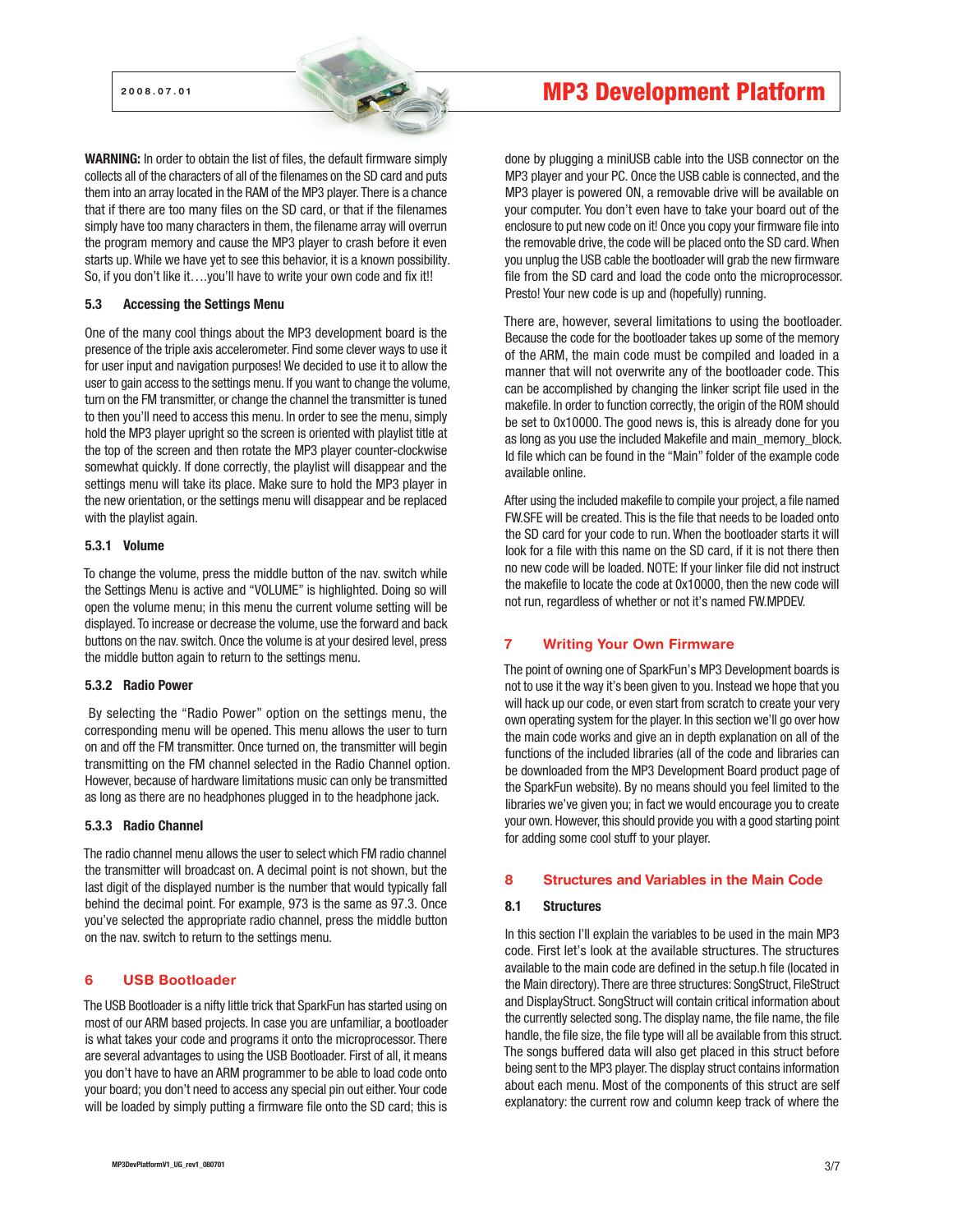next character will be written on the LCD; the orientation determines which side of the LCD will be the "top" of the menu, text and back color define the color of the text and background of the menu. Total pages define how many screens are on each menu. For example, if there are more than 15 songs on the SD card, it will take more than one page to display all of the songs. So when the user scrolls to the bottom of the page, and keeps scrolling down, a new page will be displayed. Current Page keeps tabs on what page the user is currently on. Notice that the Display Struct also has a FileStruct named list in it. This "list" contains the options of the menu. So, for the Playlist, "list" contains all of the filenames; but in the Settings Menu, "list" contains the different settings options. Current Index is used to keep track of which item in the list is currently selected. Finally the title indicates the name of the menu.

#### 8.2 Global Variables

The structures are used to govern the vital information to the operation of the system. However there are also several flags used in the main code to keep track of important events. The button pressed tells the code if the nav. switch has been pressed, and if so which direction it was pressed. The update screen flag monitors the position of the accelerometer, and if the player is tilted too much then the flag is activated and the screen will rotate. Prev position and Cur position are used to hold the accelerometer data. File is open is used to keep track of if a song is being played; when a song finished, the song is over flag gets set telling the player to go to the next song.

The current song SongStruct is used to keep track of information regarding the…current song. File\_manager is the DisplayStruct that describes the playlist menu, while the settings\_menu DisplayStruct has all of the information for the Settings Menu. The pointer to a DisplayStruct named current\_display is used to keep track of which menu is currently being displayed on the screen.

Finally, volume\_setting, radio\_channel and radio\_enable are all of the variables that can be accessed and changed by the end user from the Settings menu.

# 9 Main Code Operation

The easiest way to explain the operation of the firmware is to show a flowchart, and then we'll go into the details of each block. After a brief overview of how the main firmware operates, we'll take a more in depth look at the libraries used to carry out many of the functions used in the main code. Take a look at figure 2 below, and then continue reading for a summary of what the code is doing in each block of the firmware.

#### 9.1 Initialize Port Functions

As with most embedded applications, the first thing we do is initialize the ports; this means we have to tell the ARM which pins are going to be used for inputs, and which ones are used for outputs. Also, the interrupts (used to run code based on certain events) are configured. One interrupt will be triggered at a rate of 40 Hz, while another interrupt will be triggered whenever the DREQ pin goes high. We'll go over what these interrupts do in the "Has a button been pressed…?" block. The first block of code will also initialize the SD card.



#### 9.2 Initialize Peripheral Devices

OK, so the ARM and all of its ports have been initialized. But there's a lot more stuff on the MP3 Development board! So now the main firmware goes through and initiates all of the peripheral devices; this includes the LCD, the MP3 decoder and the FM transmitter. This is done by calling several functions that belong to each of the peripheral devices libraries, which we'll go over when we talk about all of the libraries.

# 9.3 Read Filenames from the SD Card

Now that everything is initialized, we can start the actual code. The first thing we need to do is see what is on the SD card. I chose to do this by getting all of the characters in the names of all of the files on the card. After I have these characters, I put them into an array of filenames locally. This will allow me to access the filenames without having to read from the SD card. Then I assign this array of filenames to the "list" in the file\_manager structure. Now I have my playlist!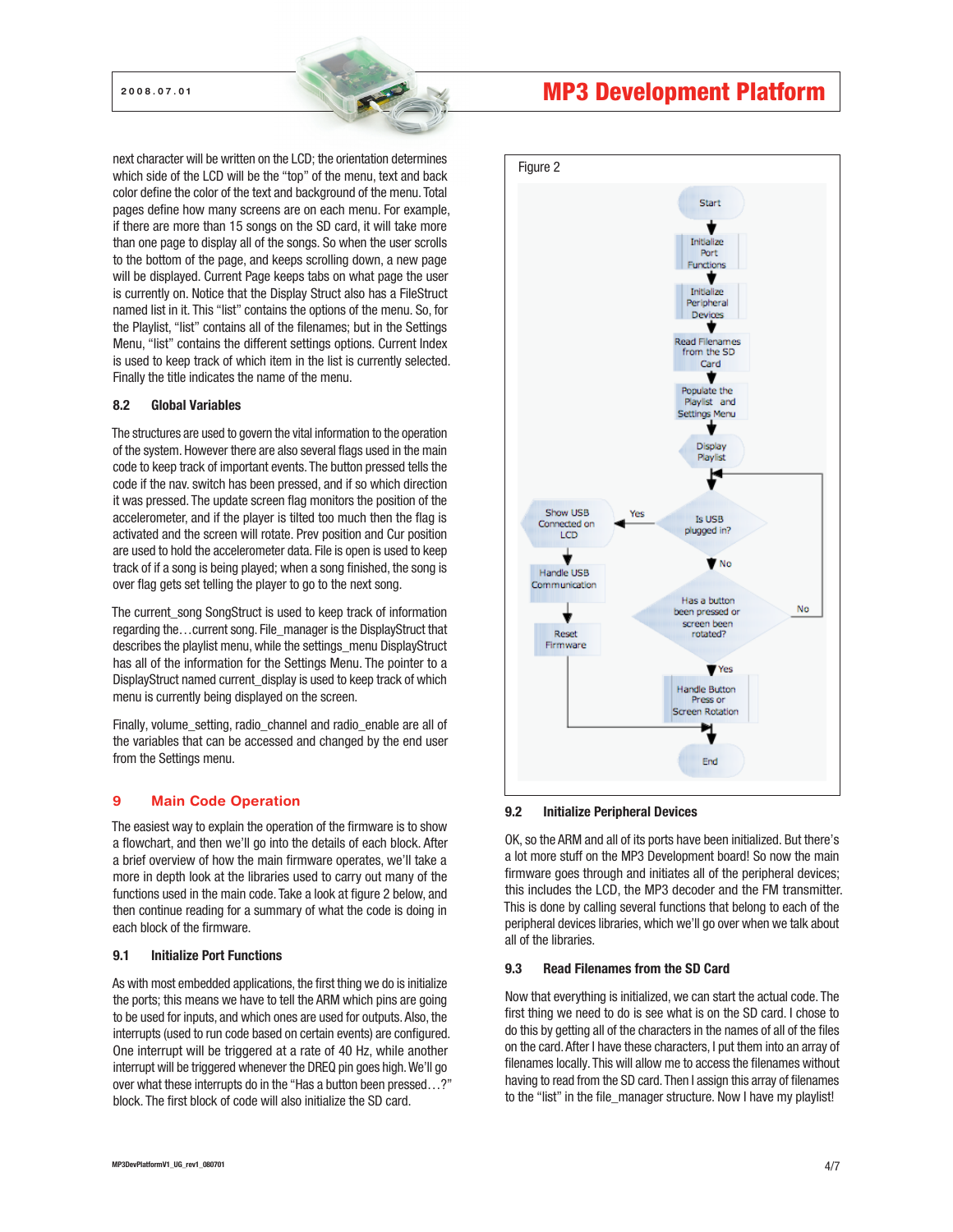WARNING: There is a major fault with this code. Because I dynamically create an array without knowing how many characters there are in the filenames of the SD card, there is a chance that I'll end up creating a HUGE array to fit all of the characters. If the array is too big, then it will overwrite some of the actual code space. I know, I know, ..this is bad. But think of it as your first project!

#### 9.4 Populate the Playlist and Settings Menu

It's Showtime! The boring stuff is taken care of, now let's get something onto the screen. Remember the DisplayStructs we talked about? We've got to put some data into them, and then we'll have our menus ready to display. There are two DisplayStructs in the example firmware; the file\_manager and the settings\_menu. First let's talk about the file\_manager.

The file\_manager is essentially going to be our playlist. We've put the filenames into the "list" component of the struct already. Now we just assign how many pages it will take to display the amount of filenames we have; set the orientation and desired LCD colors along with the current row, column and index values. Then we just give the struct a title to be displayed on the top row, in this case we assigned the "welcome" string which contains the text "Song List:\n\r".

The function named fillSettings() will perform the same process described above to populate the settings\_menu struct. If you look at the function, you'll notice that first we assign the text strings to the "list." In the playlist, the "list" contained the filenames, but in the settings menu we'll populate the list with the settings options. Then we just make the same assignments to the struct that we did for the file\_manager.

Now that we've populated the DisplayStructs, we just call the function printMenu and pass it the address of the display struct we want displayed. Presto! The menu is displayed in the proper orientation with the title at the top and the list under that, and the first row is highlighted. Let's start using this thing!

#### 9.5 Is USB Plugged In?

Alright, now that we're actually displaying something to the user; it's time to start working with the user interface. At this point we're in an endless loop where the actions are determined solely on the user input. The first thing that's done is to check and see if the user has plugged in a USB cable. This will allow the user to plug in a cable at any point during the operation of the device and load new music (or firmware) to the device. If we see a USB cable plugged in, we're going to display a message to the user on the screen notifying them that a cable is plugged in. Then, as soon as the cable is unplugged the device is going to reset itself. The reset must be performed in order to create the new playlist if there are any new files, or if new firmware has been loaded then the reset will allow the bootloader to load the new code.

#### 9.6 Has a Button Been Pressed or Screen Been Rotated?

The next thing we do is look to see if a button has been pressed or if the screen has been rotated. But all the code does is check the status of a couple flags. How do the flags get set? Remember back in the initialization process when we created a timer based interrupt that was activated at a 40 Hz rate? It's checking to see if a button gets

# 2008.07.01 MP3 Development Platform

pressed, and it's checking to see if the screen has been rotated. If either of these has happened, then the interrupt routine appropriately sets each flag.

So let's say that neither of these things have happened, no button press and the screen hasn't rotated. We still may have something to take care of. Specifically, if we were playing a song, and it's over, we need to start the next song. So, if the button press or screen rotation hasn't happened, we check to see if the song was playing, and if it was and it's over, then we load the next song and start playing it. We also update the screen with the currently playing song, and refresh the page if it needs to be changed.

What if a button is pressed? The interrupt is going to assign button pressed with either UP\_BUT, DWN\_BUT or MID\_BUT depending on how the button was pressed. Three functions, handleUpButton, handleDownButton and handleMiddleButton are called based on the value of button\_pressed. Up and Down do the same thing no matter what menu is currently being display, they highlight the current or previous row, and load the next page or previous page if it is needed. The middle button is a little more complex because it does something different depending on the current state of the MP3 player.

If the Song List is currently being displayed, the action of the middle button is straightforward. If a song is not being played, then the currently selected song starts playing, but if a song is already being played, then the button acts as a stop button. So how do we actually start playing the song? Well there's another interrupt routine that is responsible for this. The interrupt is triggered when it sees the DREQ pin go high. By reading the datasheet for the VS1002 MP3 decoder, you'll see that the DREQ pin goes high whenever the MP3 decoder is ready for more data. So whenever this pin goes high, the code gets interrupted and we send more song data to the MP3 player. We'll go over how to send data to the MP3 player in the library section.

If the settings menu is being displayed, then the middle button performs a different set of functions. Pressing the middle button on the settings menu will activate the currently selected settings option and allow the option to be changed. This means you can increase the volume, change the radio channel of the FM transmitter, or turn the FM transmitter on or off.

Finally, if no button has been pressed, but the screen has been rotated, this means that we need to change the screen and rotate the orientation of the display. If the screen has been rotated to the left, then we'll change the current\_display pointer to the settings menu and orient the screen appropriately. On the other hand if the screen has been rotated to an upright position, then the Song List is loaded into the current\_display pointer and the display is re-oriented to the normal position.

As a side note, if you're new to code you may be wondering what exactly an interrupt is. The principle is fairly straightforward, even though using them correctly can sometimes be a bit of a challenge. The idea is, sometimes you need to exercise a portion of code when a certain event happens. If you want to be continuously running code, but you want to force the code to run some other routing when certain events happen, then you'll have to interrupt your main code. By running an interrupt service routine, you will stop your main code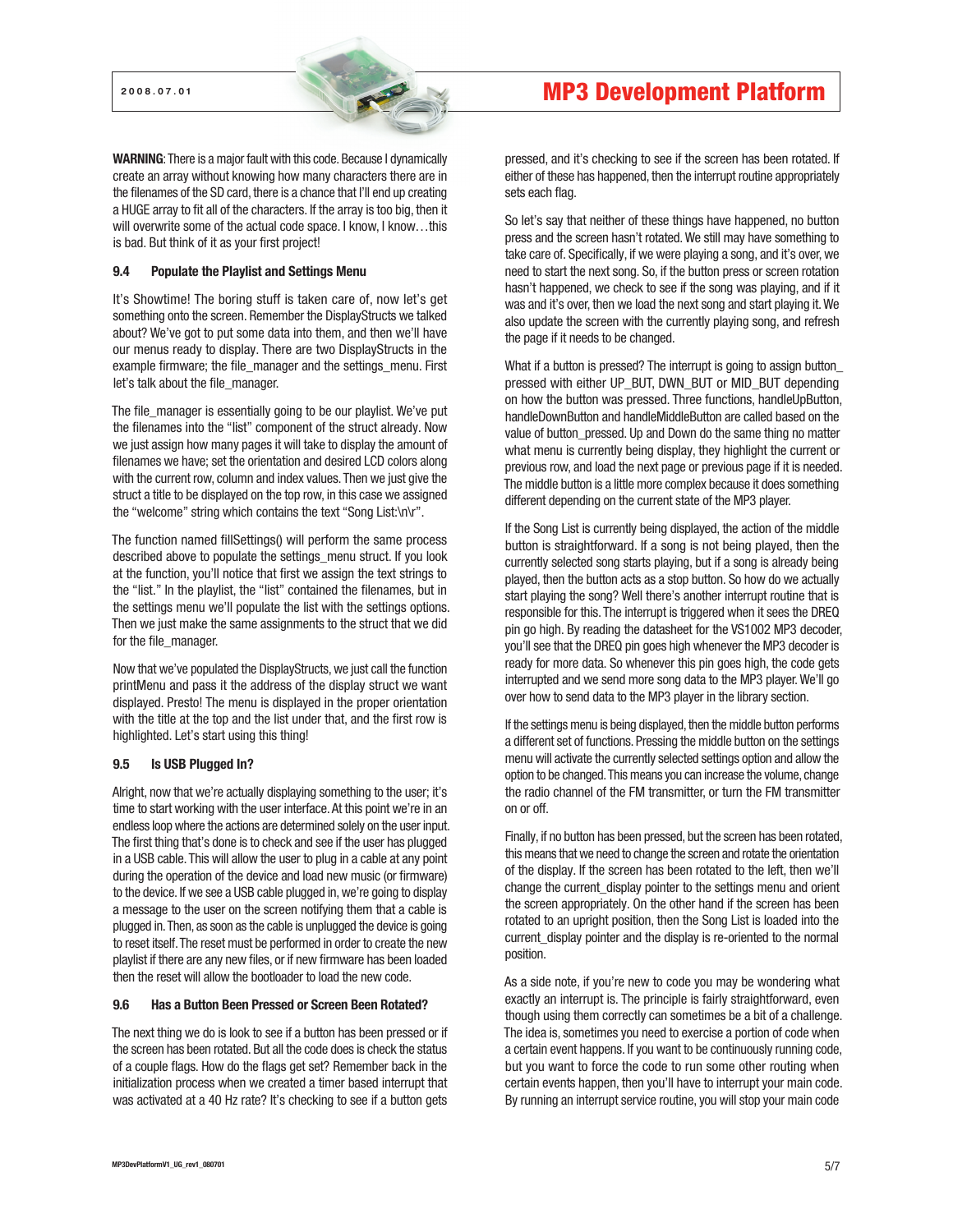wherever it may be and run your interrupt function; when the interrupt is finished with it's code then the main code will continue exactly where it left off. And don't worry; it won't forget the values of any of the variables unless you overwrite them in your interrupt routine.

After having updated the screen, the main loop of the firmware is completed and return to the beginning of the loop where we checked to see if the USB cable was plugged in. After looking at the code, you've probably noticed by now that there have been quite a few functions called that don't reside in the main code. These functions reside in the included libraries of the MP3 Development Board example firmware which will be explained in the next section.

# 10 MP3 Peripheral Libraries

When you first open up the main code for the MP3 development platform, you'll notice there are a whole bunch of included libraries needed to compile the code. These libraries contain many of the functions used to make the MP3 player operate with the example code. There are several key libraries used to run the peripheral components like the LCD screen, the MP3 decode, the accelerometer and the FM transmitter. We'll go over each of the functions in the library and how you can use them. Remember though, you aren't limited to what's included in these libraries; go off and write more functions for each of the components!

# 10.1 Keil/LPC2148 Libraries

The following libraries are included in the Keil compiler, or are specific to the LPC2148. SparkFun did not write these, nor do we want to take credit/responsibility for them. However, they were necessary to use to access some of the included functionality of our ARM processor.

```
stdio.h 
   Used for standard I/O
LPC2148.h
   Used to access standard LPC2148 definitions
serial.h
   Used for basic serial functions on the UART
rprintf.h
```
Used to write strings to the UART

# 10.2 GNU General Public License Code:

A good engineer knows how to use available sources, and isn't afraid to either! Several of the libraries used in the MP3 player were obtained using the GNU General Public License. This code is free to use, and easy to obtain online. We used this code for our bootloader, USB communication, and SD card communication. The following libraries are used under the terms of the GNU General Public License:

```
rootdir.h
   Used to manipulate the root directory of the SD card
sd_raw.h
   Used to access the SD card
fat16.h
```

```
Used for Fat16 formatting of the SD card
```

```
main_msc.h
  Used for USB mass storage
```
# 2008.07.01 MP3 Development Platform

#### 10.3 General Definition Libraries

There are two general definition libraries. These are used to define memory structures, as well as pin definitions for the MP3 player.

```
setup.h
```
Used to define the DisplayStruct and SongStruct structures for the main code. This file also contains the function prototypes for the main.c file.

MP3Dev.h

This file assigns each of the pins of the ARM to a certain name in order to make the code more readable. The file also contains macros to turn the tri-color LED on and off. This file is available to all of the other libraries included in the firmware.

### 10.4 Peripheral Component Libraries

There are four libraries that control the main peripheral components on the MP3 development board. LCD\_driver.c contains the functions to write to the LCD, MMA7260.c retrieves and controls the onboard accelerometer, NS73.c is for the FM transmitter, and vs1002.c has the communication functions for controlling the MP3 decoder.

### 10.4.1 LCD\_driver.c

The LCD\_driver library is used to write colors, text and strings to the LCD (which may be either the Phillips or Epson LCD driver). To find out more about the available commands for the LCD screen, one should consult the datasheet of the screen which is available from the product page of SparkFun's website. Also, reading the Jim Lynch's tutorial on the screen will provide useful information (his tutorial was used to create many of the existing functions).

- LCDClear(char color) Used to clear the LCD screen with the specified color.
- LCDCommand(char data) Used to send a command to the LCD driver (static).
- LCDContrast(char setting) Used to set the contrast of the LCD.
- LCDData(char data) Used to send the command data to the LCD driver(static).
- LCDInit() Used to initialize the LCD.
- LCDPrintChar(…) Used to print a character to the LCD(static).
- LCDPrintLogo() Used to display the sparkfun logo (logo defined at top of file).
- LCDPrintString(…) Used to print a string to the LCD. Similar to rprintf()
- LCDSetPixel(…) Sets the color of a pixel on the screen (static).
- LCDSetRowColor(…) Sets the color of a row on the screen.

NOTE: Static functions can only be used within the file which they are created. So these would not be available in the main code.